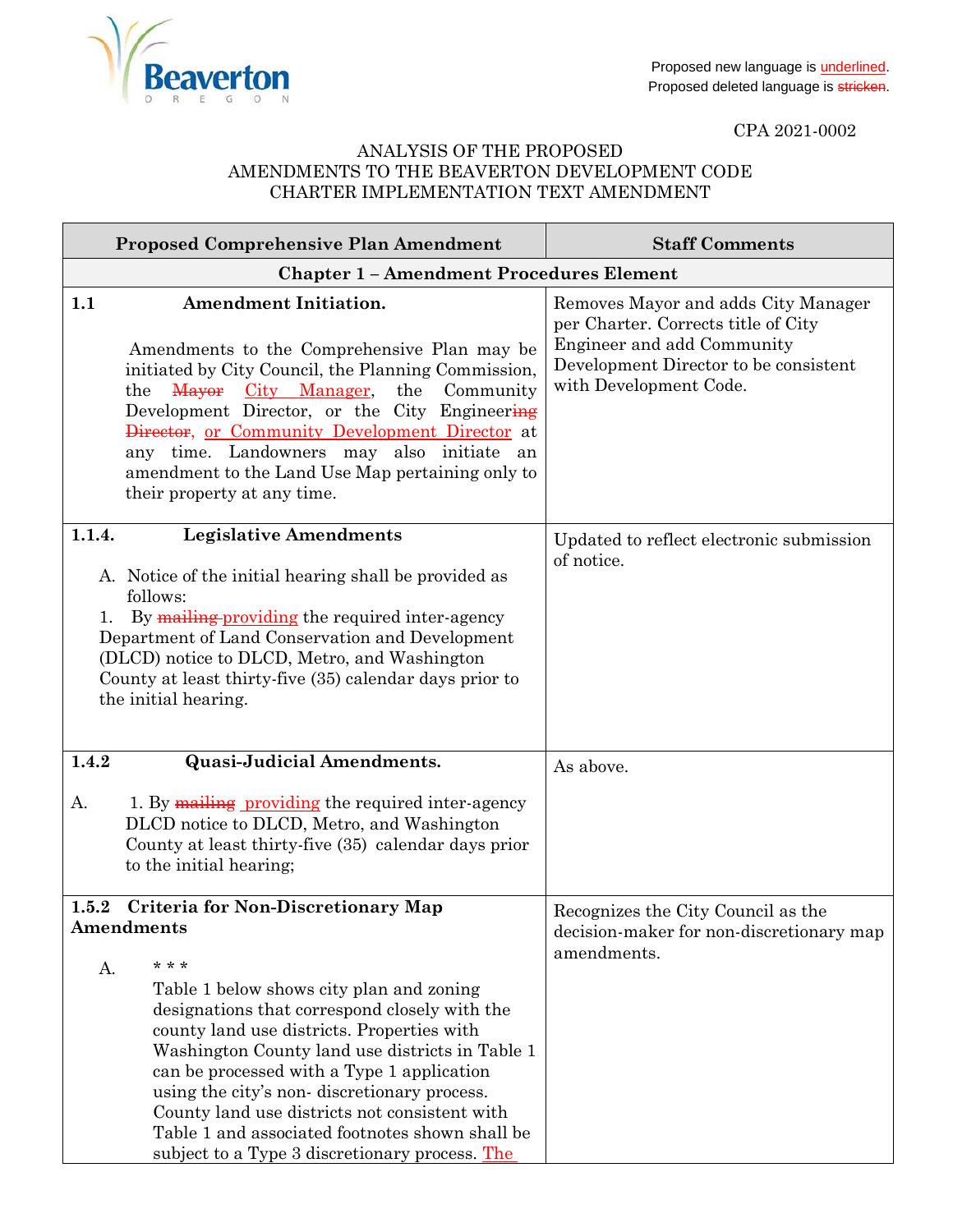

| decision-maker for Type 1 and Type 3                                                                               |                                                                             |
|--------------------------------------------------------------------------------------------------------------------|-----------------------------------------------------------------------------|
| applications shall be the City Council, which<br>shall adopt such plan amendments according to                     |                                                                             |
| the requirements of the City Charter.                                                                              |                                                                             |
| <b>Hearings Procedures</b><br>1.6                                                                                  |                                                                             |
|                                                                                                                    | Clarifies decision making roles of<br>Planning Commission and City Council. |
| The initial body to review Quasi-Judicial and Legislative                                                          |                                                                             |
| Comprehensive Plan amendment applications shall be the                                                             |                                                                             |
| Planning Commission which shall make a written                                                                     |                                                                             |
| recommendation which is forwarded to the City Council.                                                             |                                                                             |
| The City Council shall make the final decision as set forth                                                        |                                                                             |
| in this Section. Before the City Council may adopt any                                                             |                                                                             |
| amendment to the Comprehensive Plan, the procedures-                                                               |                                                                             |
| within this section shall be followed. In the case of Non-                                                         |                                                                             |
| Discretionary amendments, no hearing will be held.                                                                 |                                                                             |
| Consideration of the proposal shall be placed on the City-                                                         |                                                                             |
| Council Agenda for adoption by ordinance.                                                                          |                                                                             |
|                                                                                                                    |                                                                             |
| 1.6.1 After appropriate notice is given as provided<br>in section 1.4. the Planning Commission or City             | Updates procedures to reflect required                                      |
| Council shall hold a public hearing on the                                                                         | City Council Hearing – Council                                              |
| amendment, except for Non-Discretionary                                                                            | procedures moved to 1.6.3 below.                                            |
| amendments.                                                                                                        |                                                                             |
| At the beginning of the hearing an announcement<br>А.                                                              |                                                                             |
| shall be made to those in attendance that:                                                                         |                                                                             |
| * * *                                                                                                              |                                                                             |
| 3. States failure to raise an issue accompanied by                                                                 |                                                                             |
| statements or evidence with sufficient specificity to afford                                                       |                                                                             |
| the Planning Commission or City Council and the parties                                                            |                                                                             |
| an opportunity to respond to the issue may preclude                                                                |                                                                             |
| appeal to the Land Use Board of Appeals on that issue.                                                             |                                                                             |
| * * *                                                                                                              |                                                                             |
|                                                                                                                    |                                                                             |
| If a quasi-judicial application, states the Planning<br>5.                                                         |                                                                             |
| Commission and City Council must be impartial and that                                                             |                                                                             |
| members of the Planning Commission and City Council<br>shall not have any bias or personal or business interest in |                                                                             |
| the outcome of the application.                                                                                    |                                                                             |
|                                                                                                                    |                                                                             |
| Prior to the receipt of any testimony, members of<br>a.                                                            |                                                                             |
| the Planning Commission or City Council must announce                                                              |                                                                             |
| any ex parte contacts. The Planning Commission or City-                                                            |                                                                             |
| Council shall afford parties an opportunity to challenge                                                           |                                                                             |
| any member thereof based on bias, conflicts of interest or                                                         |                                                                             |
| ex parte contacts.                                                                                                 |                                                                             |
|                                                                                                                    |                                                                             |
| If any member of the Planning Commission or City-<br>$\mathbf{b}$ .                                                |                                                                             |
| <b>Council</b> has visited the site (if applicable), they should                                                   |                                                                             |
| describe generally what was observed.                                                                              |                                                                             |
|                                                                                                                    |                                                                             |
| Summarizes the procedure of the hearing.<br>6.                                                                     |                                                                             |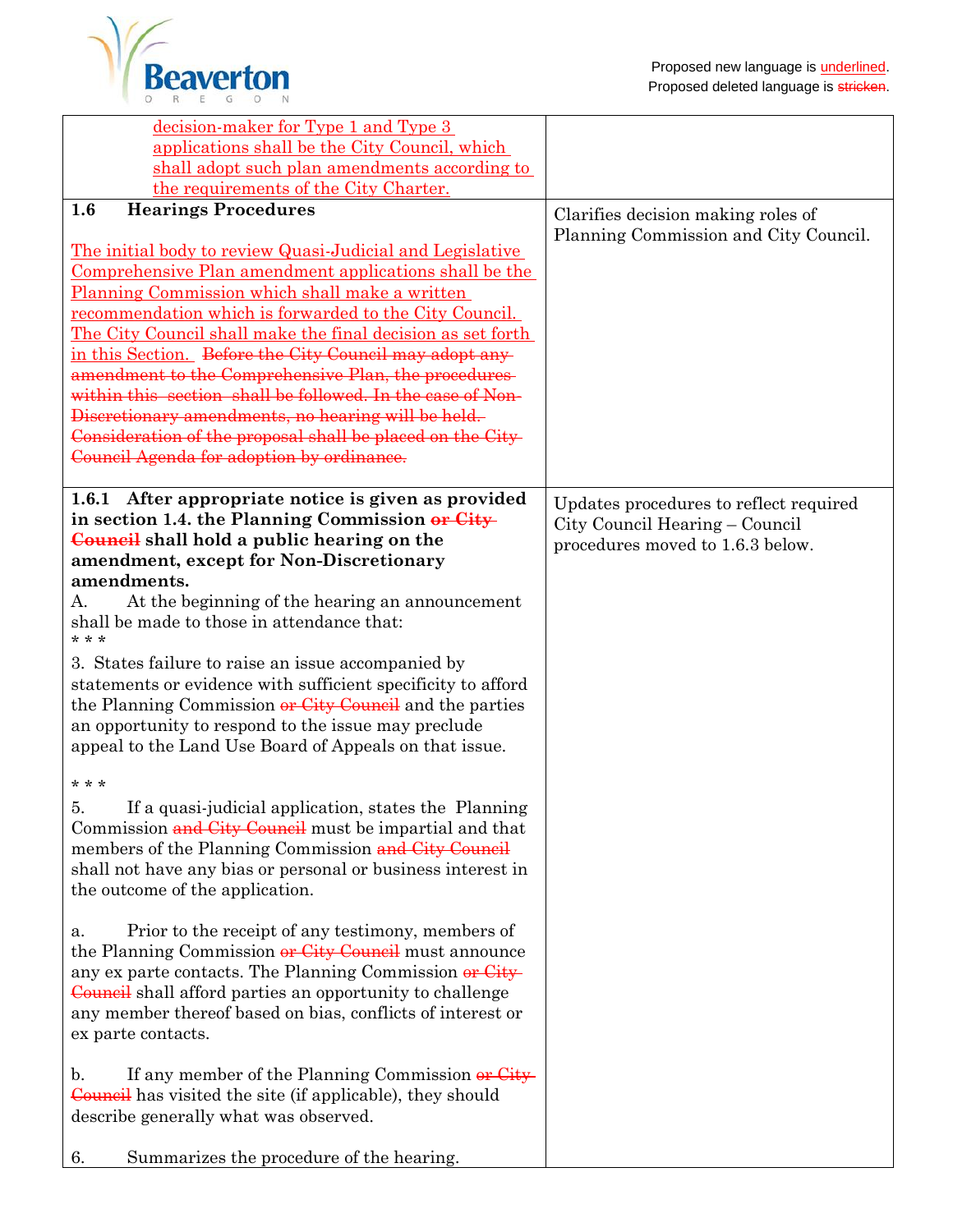

7. States that the hearing shall be recorded on audio only or audio and video tape.

8. States any time limits for testimony set by the Planning Commission or City Council at the beginning of the hearing.

- B. After the aforementioned announcements, the Chair or Mayor shall call for presentation of the staff report. Staff shall describe the proposal and provide a recommendation.
- C. After the presentation of the staff report, the Chair shall call for the applicant's testimony, if the City is not the applicant.
- D. After the applicant's testimony, the Chair  $\theta$ **r** Mayor shall call for other evidence or testimony in the following sequence unless the Planning Commission or City Council consents to amend the sequence of testimony:

1. First, evidence or testimony in support of the application

2. Second, evidence or testimony in opposition to the application.

3. Third, evidence or testimony that is neither in support nor in opposition to the application.

E. If the City is not the applicant, the Chair  $\theta$ **r** Mayor-shall call for rebuttal by the applicant. Rebuttal testimony shall be limited to the scope of the issues raised by evidence and arguments submitted into the record by persons in opposition to the application. Should the applicant submit new evidence in aid of rebuttal, the Chair or Mayor shall allow any person to respond to such new evidence, and provide for final rebuttal by the applicant. F. The Chair or Mayor shall offer staff an opportunity to make final comments and answer questions.

G. Provisions for holding a record open or continuing a hearing set forth in Oregon Revised Statutes (ORS 197.763 (6)) shall apply to this Chapter of the Comprehensive Plan, in accordance with the statute.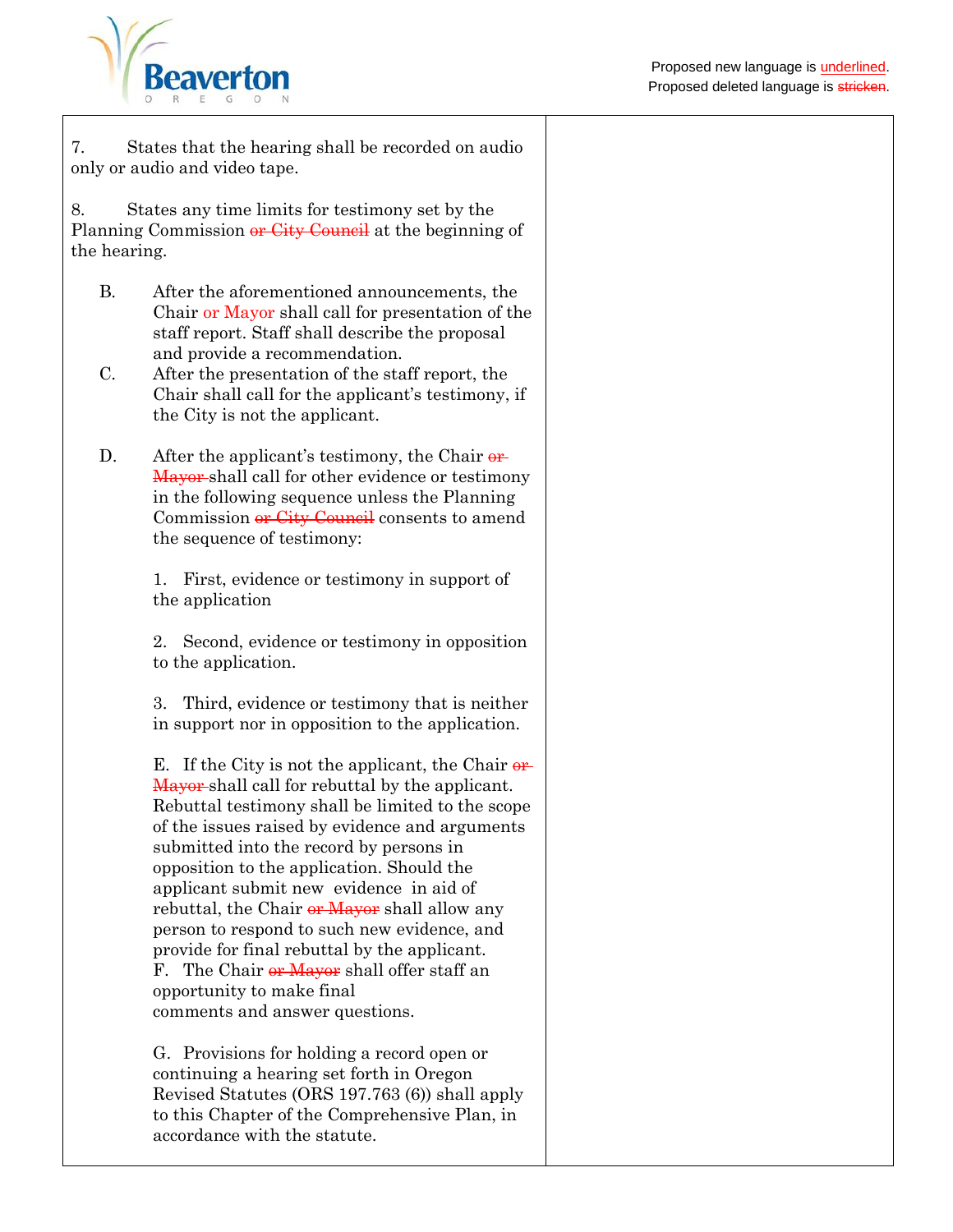| 1.6.2. Following the conclusion of the hearing for a<br><b>Legislative or Quasi-Judicial amendment, the</b><br>Planning Commission shall take one of the<br>following actions:                                                                                                                                                                                                                                                                                                                                                         | Updates procedures to reflect required<br>City Council Hearing – Council<br>procedures moved to 1.6.3 below. |
|----------------------------------------------------------------------------------------------------------------------------------------------------------------------------------------------------------------------------------------------------------------------------------------------------------------------------------------------------------------------------------------------------------------------------------------------------------------------------------------------------------------------------------------|--------------------------------------------------------------------------------------------------------------|
| * * *<br><b>B.</b><br>Deny the application, approve the application, or<br>approve the application with conditions Recommend<br><u>approval, approval with modifications, or denial to the</u><br><b>City Council.</b>                                                                                                                                                                                                                                                                                                                 |                                                                                                              |
| 1. If the Planning Commission proposes to deny, approve,<br>or approve with conditions recommend approval, approval<br>with modifications, or denial, the Planning Commission<br>shall announce a brief summary of the basis for the<br>decision recommendation and that an order shall be-<br>issued recommendation shall be conveyed to City Council<br>as described in 1.7.; provided, the proceedings may be<br>continued for the purpose of considering such order<br>recommendation without taking new testimony or<br>evidence. |                                                                                                              |
| 3.2.<br>Provisions for holding a record open or continuing a<br>hearing set forth in ORS 197.763(6) shall apply under this<br>Ordinance in a manner consistent with state law.                                                                                                                                                                                                                                                                                                                                                         |                                                                                                              |
| 3.<br>If the Planning Commission proposes to approve, or<br>approve with conditions recommends approval, an<br>ordinance shall be prepared for City Council<br>consideration, consistent with the City Charter.                                                                                                                                                                                                                                                                                                                        |                                                                                                              |
| Within approximately seven (7) calendar days from<br>the date that the Planning Commission recommendation<br>is reduced to writing and signed by the Chair or the<br>Chair's designee, the Director shall mail a written notice<br>to the persons who appeared orally or in writing before the<br><u>Planning Commission prior to the closing of the public</u><br><u>record</u> ("persons of record"). The written notice shall<br>include the following information:                                                                 |                                                                                                              |
| A statement indicating the Web page address on<br>which the Planning Commission recommendation may be<br>viewed and downloaded.                                                                                                                                                                                                                                                                                                                                                                                                        |                                                                                                              |
| A statement that the complete case file is available<br>for review. The statement shall list when and where the<br>case file is available and the name and telephone number<br>of the City representative to contact for information about<br>the case file.                                                                                                                                                                                                                                                                           |                                                                                                              |
| In conjunction with their adoption of an ordinance                                                                                                                                                                                                                                                                                                                                                                                                                                                                                     |                                                                                                              |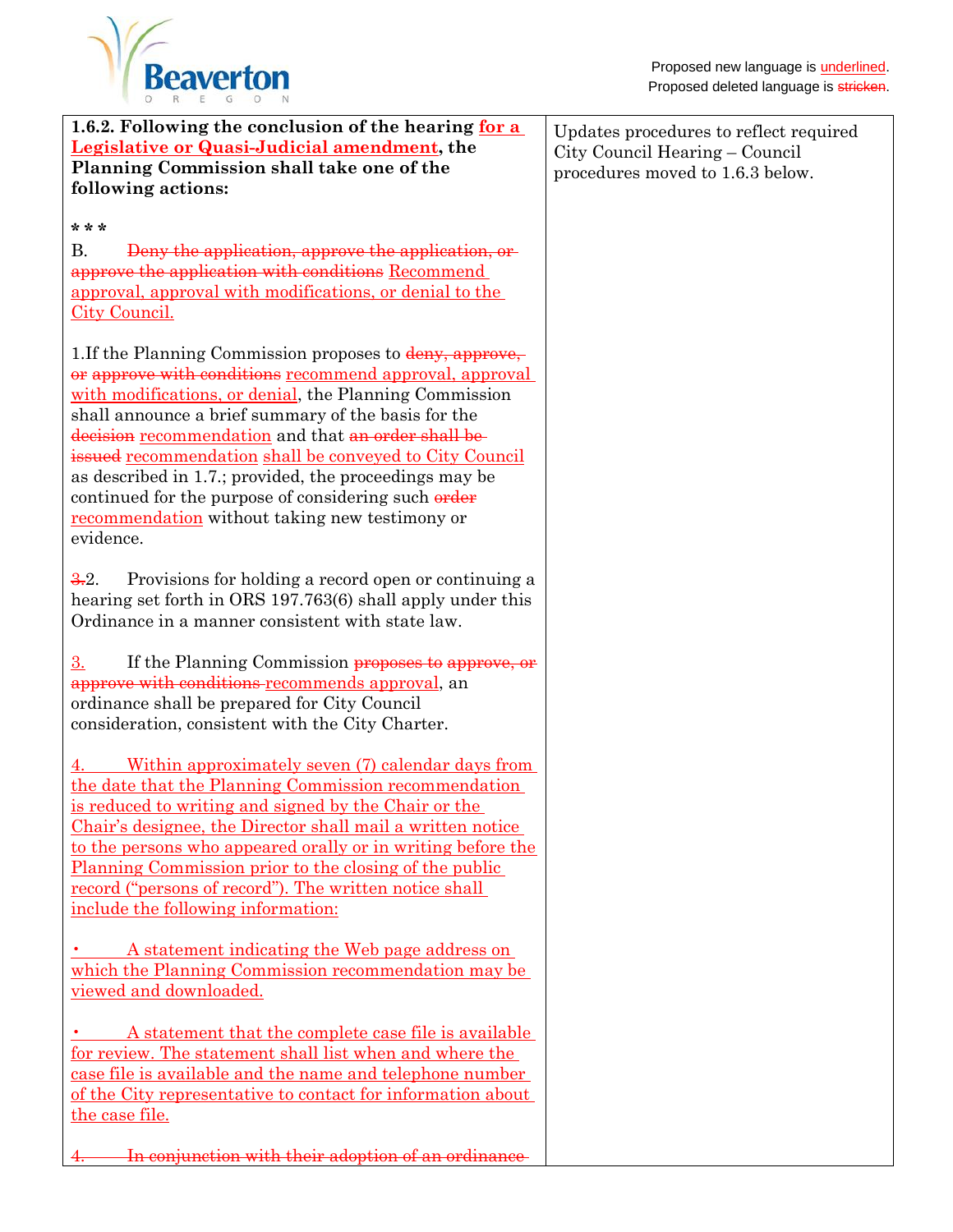

| approving or approving with conditions a Comprehensive-<br>Plan Amendment, the City Council shall adopt written-<br>findings which demonstrate that the approval complies-<br>with applicable approval criteria.                                                           |                                                      |
|----------------------------------------------------------------------------------------------------------------------------------------------------------------------------------------------------------------------------------------------------------------------------|------------------------------------------------------|
| 1.6.3. After appropriate notice is given, as provided<br>in section 1.4. the City Council shall hold a public<br>hearing on the amendment.                                                                                                                                 | New section with City Council Hearing<br>procedures. |
| At the beginning of the hearing an announcement<br>shall be made to those in attendance that:                                                                                                                                                                              |                                                      |
| States the applicable approval criteria by<br>Comprehensive Plan section number.                                                                                                                                                                                           |                                                      |
| <u>States testimony, arguments and evidence must be</u><br>directed toward the applicable criteria.                                                                                                                                                                        |                                                      |
| States failure to raise an issue accompanied by<br>statements or evidence with sufficient specificity to afford<br>the City Council and the parties an opportunity to respond<br>to the issue may preclude appeal to the Land Use Board of<br>Appeals on that issue.       |                                                      |
| States failure of the applicant to raise<br><u>constitutional or other issues relating to the proposed</u><br>conditions of approval with sufficient specificity to allow<br>the City to respond to the issue may preclude an action for<br>damages in circuit court.      |                                                      |
| If a quasi-judicial application, states the City<br>ð.<br>Council must be impartial and that members of the<br>Planning Commission shall not have any bias or personal<br>or business interest in the outcome of the application.                                          |                                                      |
| Prior to the receipt of any testimony, members of<br>the City Council must announce any ex parte contacts.<br>The Planning Commission shall afford parties an<br>opportunity to challenge any member thereof based on<br>bias, conflicts of interest or ex parte contacts. |                                                      |
| b. If any member of the City Council has visited the<br>site (if applicable), they should describe generally what<br>was observed.                                                                                                                                         |                                                      |
| Summarizes the procedure of the hearing.<br>6.                                                                                                                                                                                                                             |                                                      |
| States that the hearing shall be recorded on audio<br><u>only or audio and video tape.</u>                                                                                                                                                                                 |                                                      |
| States any time limits for testimony set by the City<br>8.<br><u>Council at the beginning of the hearing.</u>                                                                                                                                                              |                                                      |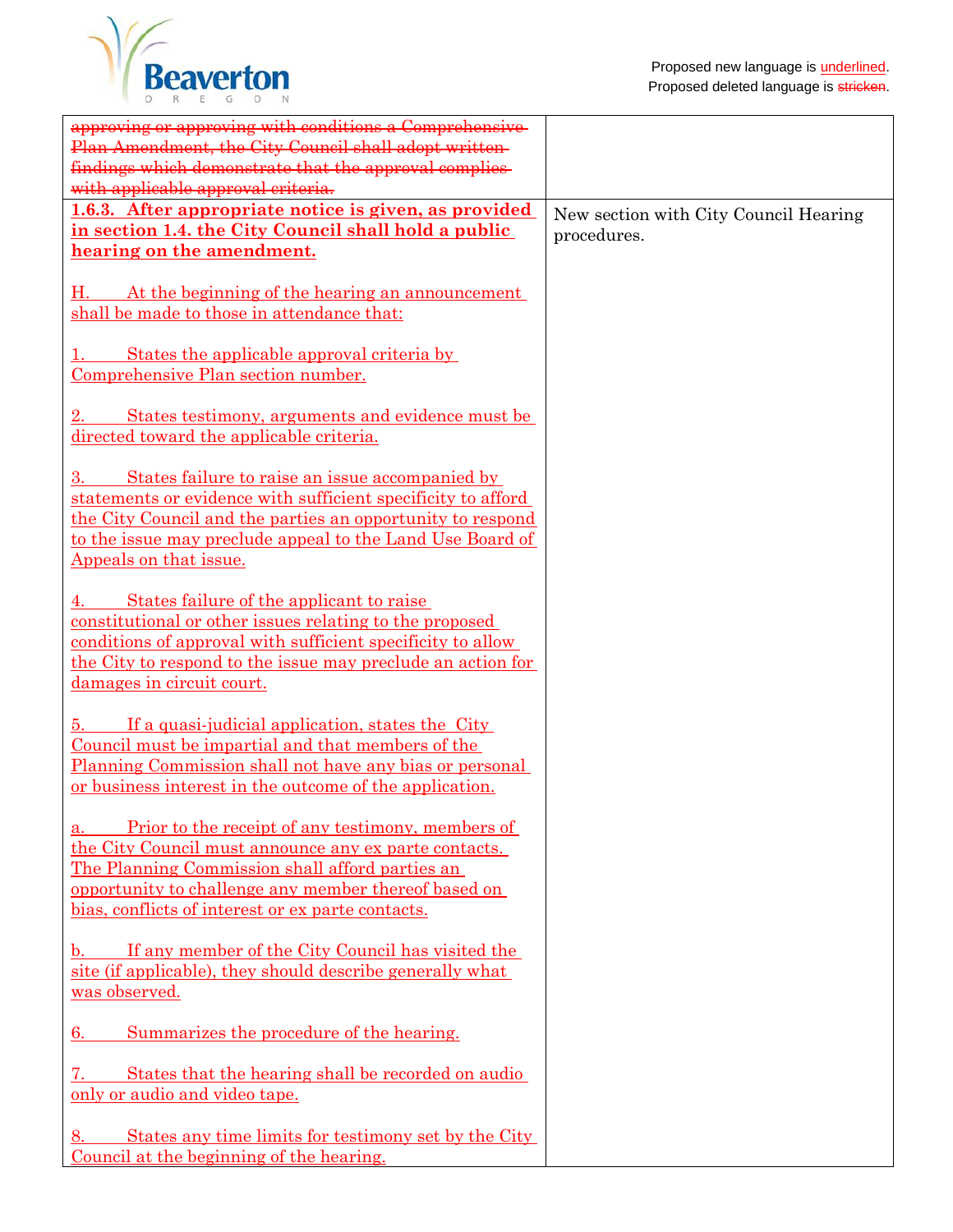

|                                                                                                                           | After the aforementioned announcements, the<br>Mayor shall call for presentation of the staff report.<br>Staff shall describe the proposal and provide a<br>recommendation.                                                                                                                                                                                                                                                                                                    |           |
|---------------------------------------------------------------------------------------------------------------------------|--------------------------------------------------------------------------------------------------------------------------------------------------------------------------------------------------------------------------------------------------------------------------------------------------------------------------------------------------------------------------------------------------------------------------------------------------------------------------------|-----------|
| J.                                                                                                                        | After the presentation of the staff report, the<br>Mayor shall call for the applicant's testimony, if the<br>City is not the applicant.                                                                                                                                                                                                                                                                                                                                        |           |
|                                                                                                                           | K. After the applicant's testimony, the Mayor shall<br>call for other evidence or testimony in the following<br>sequence unless the City Council consents to<br>amend the sequence of testimony:                                                                                                                                                                                                                                                                               |           |
|                                                                                                                           | <u>1. First, evidence or testimony in support of the</u><br>application                                                                                                                                                                                                                                                                                                                                                                                                        |           |
|                                                                                                                           | Second, evidence or testimony in opposition to<br>2.<br>the application.                                                                                                                                                                                                                                                                                                                                                                                                       |           |
|                                                                                                                           | 3.<br>Third, evidence or testimony that is neither in<br>support nor in opposition to the application.                                                                                                                                                                                                                                                                                                                                                                         |           |
|                                                                                                                           | L. If the City is not the applicant, the Mayor shall call<br>for rebuttal by the applicant. Rebuttal testimony<br>shall be limited to the scope of the issues raised by<br>evidence and arguments submitted into the record<br>by persons in opposition to the application. Should<br>the applicant submit new evidence in aid of<br>rebuttal, the Mayor shall allow any person to<br><u>respond to such new evidence, and provide for final</u><br>rebuttal by the applicant. |           |
|                                                                                                                           | M. The Mayor shall offer staff an opportunity to make<br>final comments and answer questions.                                                                                                                                                                                                                                                                                                                                                                                  |           |
|                                                                                                                           | N. Provisions for holding a record open or continuing a<br>hearing set forth in Oregon Revised Statutes (ORS<br>197.763 (6) shall apply to this Chapter of the<br>Comprehensive Plan, in accordance with the<br>statute.                                                                                                                                                                                                                                                       |           |
|                                                                                                                           | 1.6.4. Following the conclusion of the hearing for a                                                                                                                                                                                                                                                                                                                                                                                                                           | As above. |
|                                                                                                                           | Legislative or Quasi-Judicial amendment, the City                                                                                                                                                                                                                                                                                                                                                                                                                              |           |
|                                                                                                                           | Council shall take one of the following actions:                                                                                                                                                                                                                                                                                                                                                                                                                               |           |
| О.                                                                                                                        | Continue the hearing to a date, time and location                                                                                                                                                                                                                                                                                                                                                                                                                              |           |
| certain, which shall be announced by the Mayor. Notice of<br>date, time, and location certain of the continued hearing is |                                                                                                                                                                                                                                                                                                                                                                                                                                                                                |           |
| not required to be mailed, published or posted, unless the                                                                |                                                                                                                                                                                                                                                                                                                                                                                                                                                                                |           |
|                                                                                                                           | hearing is continued without announcing a date, time, and                                                                                                                                                                                                                                                                                                                                                                                                                      |           |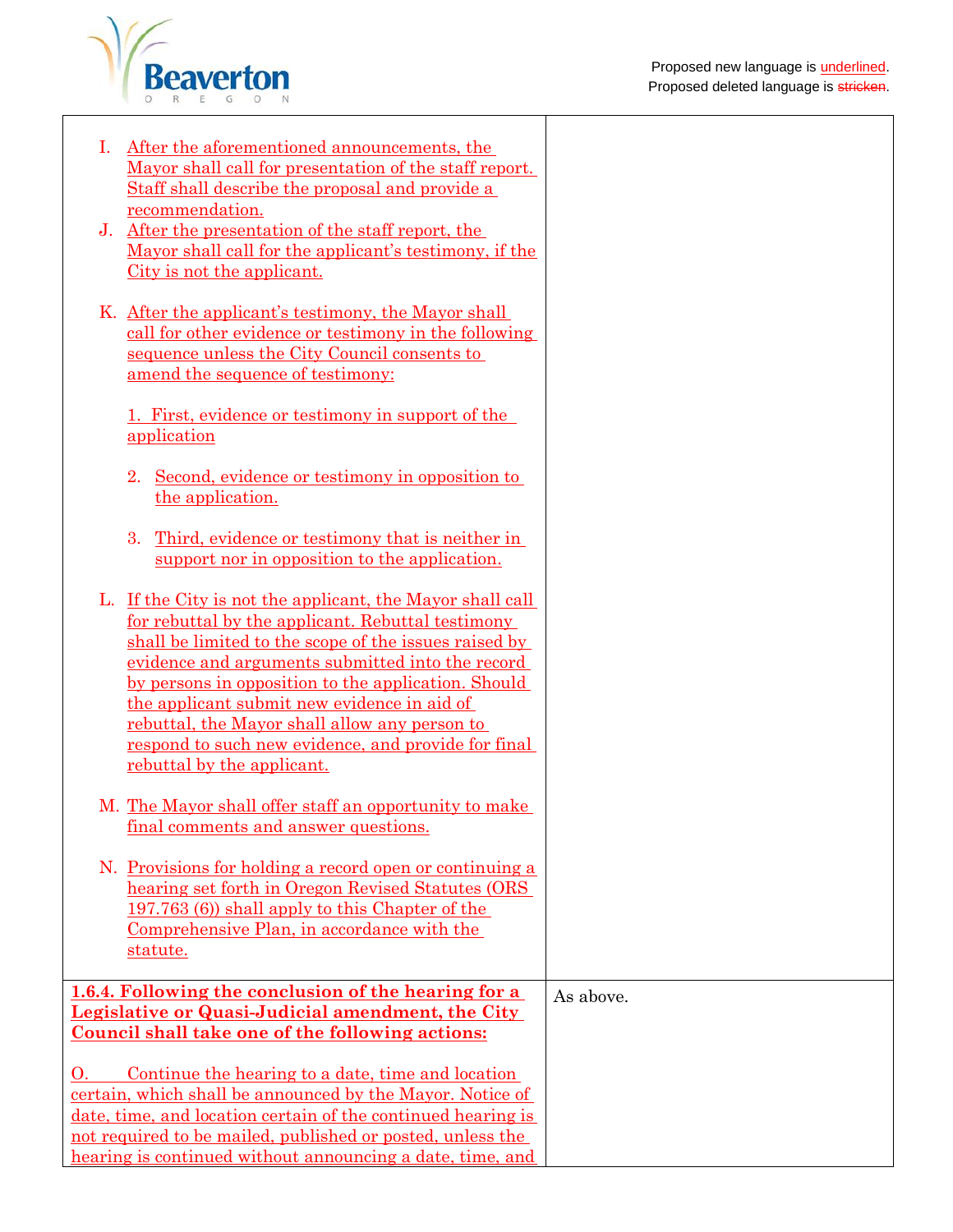



| <u>location certain, in which case notice of the continued</u>                                                          |                                                                             |
|-------------------------------------------------------------------------------------------------------------------------|-----------------------------------------------------------------------------|
| hearing shall be given as though it was the initial hearing.                                                            |                                                                             |
| Vote to approve, approve with modifications, or<br>P.                                                                   |                                                                             |
| deny the application. For Legislative amendment                                                                         |                                                                             |
| applications the City Council may also vote to take no                                                                  |                                                                             |
| action.                                                                                                                 |                                                                             |
| <u>If the City Council votes to approve, approve with</u>                                                               |                                                                             |
| modifications, or deny, the City Council shall announce a                                                               |                                                                             |
| brief summary of the basis for the decision; the                                                                        |                                                                             |
| proceedings may be continued for the purpose of<br>considering the decision without taking new testimony or             |                                                                             |
| evidence.                                                                                                               |                                                                             |
|                                                                                                                         |                                                                             |
| Provisions for holding a record open or continuing a                                                                    |                                                                             |
| hearing set forth in ORS 197.763(6) shall apply under this                                                              |                                                                             |
| Ordinance in a manner consistent with state law.                                                                        |                                                                             |
|                                                                                                                         |                                                                             |
| Within approximately seven (7) calendar days from<br>$\mathbf{b}$ .                                                     |                                                                             |
| the date that the City Council final order is adopted, the                                                              |                                                                             |
| Director shall mail a written notice to the persons who<br>appeared orally or in writing before the City Council prior  |                                                                             |
| to the closing of the public record ("persons of record"). The                                                          |                                                                             |
| written notice shall include the following information:                                                                 |                                                                             |
|                                                                                                                         |                                                                             |
| A statement indicating the Web page address on<br>which the City Council decision may be viewed and                     |                                                                             |
| downloaded.                                                                                                             |                                                                             |
|                                                                                                                         |                                                                             |
| A statement that the complete case file is available<br>11.                                                             |                                                                             |
| for review. The statement shall list when and where the                                                                 |                                                                             |
| case file is available and the name and telephone number<br>of the City representative to contact for information about |                                                                             |
| the case file                                                                                                           |                                                                             |
|                                                                                                                         |                                                                             |
| <b>1.7 FINAL ADOPTION AND APPEALS</b><br><b>Final Order</b><br>1.7.1                                                    | Clarification and reorganization of the                                     |
|                                                                                                                         | final order procedures. Elimination of<br>appeal of the Planning Commission |
| $A.***$                                                                                                                 | decision/recommendation to the City                                         |
| 2.<br>A statement or summary of the facts upon which                                                                    | Council.                                                                    |
| the Planning Commission or City Council relies to find the                                                              | Comprehensive Plan Amendments are                                           |
| application does or does not comply with each applicable<br>approval criterion and to justify any conditions of         | adopted as ordinances. The 2020 Charter                                     |
| approval. The Planning Commission or City Council may                                                                   | clarifies that City Council is the decision-                                |
| adopt or incorporate a staff report or written findings                                                                 | maker on ordinances, even if the<br>procedures are considered non-          |
| prepared by any party to the proceeding into the final                                                                  | discretionary or quasi-judicial. Therefor                                   |
| order to satisfy this requirement.                                                                                      | the appeal process for Planning                                             |
| ملہ ملہ ملہ                                                                                                             | Commission decisions on the                                                 |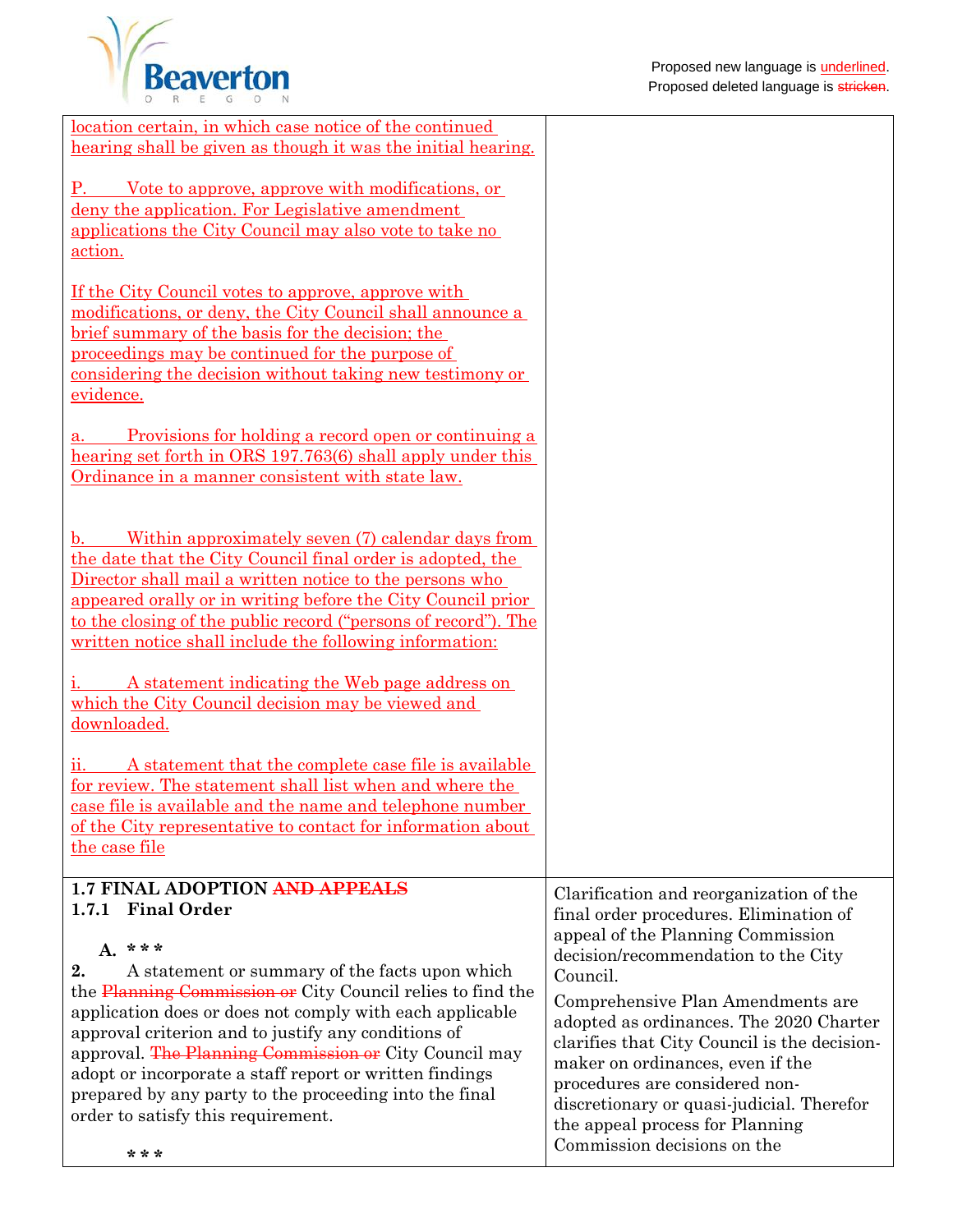

| Within five (5) working days from the date that the<br>$\mathbf{C}$ .<br><b>Planning Commission or</b> City Council adopts a final order,<br>the Community Development Director shall cause the<br>order to be signed, dated, and mailed to the applicant, the<br>property owner, the Neighborhood Association Committee<br>or County Participation Organization in which the subject<br>property is located, and other persons who appeared orally<br>or in writing before the public record closed. The final<br>order shall be accompanied by a written notice which shall<br>include the following information:<br>1. In the case of a Planning Commission decision, a<br>statement that the Planning Commission decision can be<br>appealed to the City Council following the procedures-<br>listed in 1.7.2. The appeal date and the statement that the<br>appeal must be filed within ten (10) calendar days after-<br>the date of the signed notice is dated and mailed shall be<br>placed on the notice, with the appeal closing date shown in<br>boldface type. The statement shall generally describe the<br>requirements for filing an appeal and include the name,<br>address and phone number of the Community<br>Development Director.<br>In the case of a City Council decision, a A<br>2.1.<br>statement that the City Council decision-decision is final,<br>but may be appealed to the Land Use Board of Appeals as<br>provided in Oregon Revised Statutes (ORS 197.805)<br>through 197.860) or to the Land Conservation and<br>Development Commission as provided in Oregon Revised<br>Statutes (ORS 197.633), in the case of Periodic Review<br>Amendments.<br>A statement indicating the Amendment application<br>3.2.<br>number, date, and brief summary of the decision. The<br>statement shall list when and where the case file is | Comprehensive Plan is proposed to be<br>removed in its entirety.<br>Appeal of City Council's decision may be<br>made to the Land Use Board of Appeals<br>per state law. |
|--------------------------------------------------------------------------------------------------------------------------------------------------------------------------------------------------------------------------------------------------------------------------------------------------------------------------------------------------------------------------------------------------------------------------------------------------------------------------------------------------------------------------------------------------------------------------------------------------------------------------------------------------------------------------------------------------------------------------------------------------------------------------------------------------------------------------------------------------------------------------------------------------------------------------------------------------------------------------------------------------------------------------------------------------------------------------------------------------------------------------------------------------------------------------------------------------------------------------------------------------------------------------------------------------------------------------------------------------------------------------------------------------------------------------------------------------------------------------------------------------------------------------------------------------------------------------------------------------------------------------------------------------------------------------------------------------------------------------------------------------------------------------------------------------------------------------------------------------------------|-------------------------------------------------------------------------------------------------------------------------------------------------------------------------|
| available and the name and telephone number of the City<br>representative to contact for information about the<br>proposal.<br>4.3. A statement of the name and address of the<br>applicant.<br>If applicable, an easily understood geographic<br><del>5.</del> 4.<br>reference to the subject property and a map.                                                                                                                                                                                                                                                                                                                                                                                                                                                                                                                                                                                                                                                                                                                                                                                                                                                                                                                                                                                                                                                                                                                                                                                                                                                                                                                                                                                                                                                                                                                                           |                                                                                                                                                                         |
| 1.7.2 Notice of Intent to Appeal<br>A. The Planning Commission decision may be appealed to-<br>the City Council only by the applicant, a person whose-<br>name appears on the application, or any person who-<br>appeared before the Planning Commission either orally or<br>in writing. An appeal shall be made by filing a Notice of<br>Intent to Appeal with the Community Development<br>Director and within ten (10) calendar days after the signed<br>written order was dated and mailed.                                                                                                                                                                                                                                                                                                                                                                                                                                                                                                                                                                                                                                                                                                                                                                                                                                                                                                                                                                                                                                                                                                                                                                                                                                                                                                                                                              | As above.                                                                                                                                                               |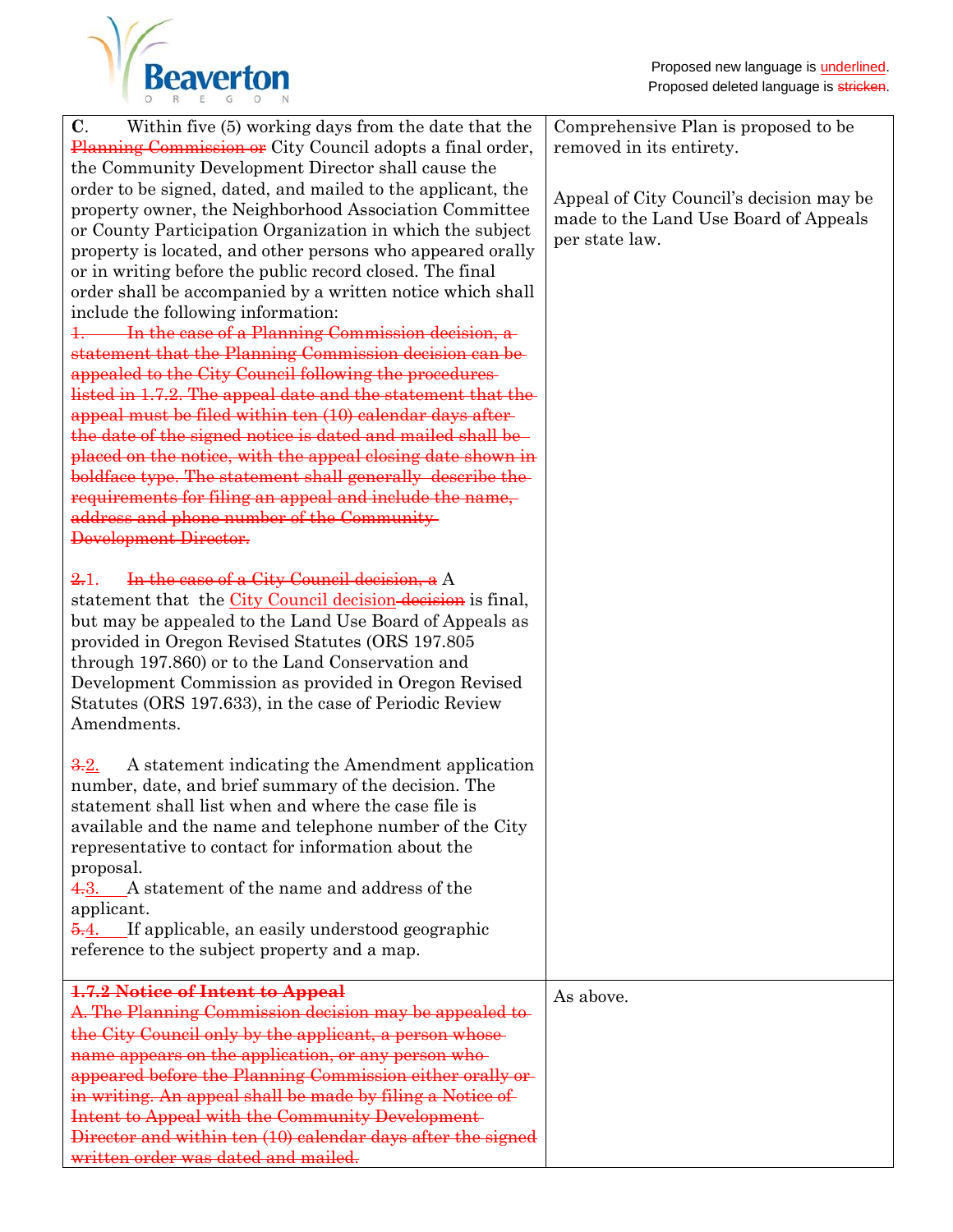

| B. A notice of Intent to Appeal shall be in writing and-                                                              |  |
|-----------------------------------------------------------------------------------------------------------------------|--|
| shall contain:                                                                                                        |  |
| 1. A reference to the application number and date of the<br>Planning Commission order;                                |  |
| 2. A statement that demonstrates the appellant is the-                                                                |  |
| applicant or their representative, a person whose name-                                                               |  |
| appears on the application, or a person who appeared-                                                                 |  |
| before the Planning Commission either orally or in-                                                                   |  |
| writing;                                                                                                              |  |
| 3. The name, address, and signature of the appellant or-                                                              |  |
| the-                                                                                                                  |  |
| appellant's representative;                                                                                           |  |
| 4. An appeal fee, as established by Council resolution; if                                                            |  |
| more than one person files an appeal on a specific decision,                                                          |  |
| the appeals shall be consolidated and the appeal fee shall                                                            |  |
|                                                                                                                       |  |
| be divided equally among the multiple appellants; and<br>5. A discussion of the specific issues raised for Council's- |  |
|                                                                                                                       |  |
| consideration and specific reasons why the appellant-                                                                 |  |
| contends that the Planning Commission's findings and/or-<br>recommendation is incorrect or not in conformance with    |  |
|                                                                                                                       |  |
| applicable criteria.                                                                                                  |  |
| C. The Community Development Director shall reject the                                                                |  |
| appeal if it                                                                                                          |  |
| 1. is not filed within the ten (10) day appeal period set-                                                            |  |
| forth in subsection A. of this section,                                                                               |  |
| 2. is not filed in the form required by subsection B. of this-                                                        |  |
| section, or                                                                                                           |  |
| 3. does not include the filing fee required by subsection B.                                                          |  |
| of this section.                                                                                                      |  |
| If the Community Development Director rejects the-                                                                    |  |
| appeal, the Community Development Director will so-                                                                   |  |
| notify the appellant by letter. This letter shall include a-                                                          |  |
| brief explanation of the reason why the Community                                                                     |  |
| Development Director rejects the appeal. A decision of the-                                                           |  |
| Community Development Director to reject an appeal-                                                                   |  |
| pursuant to this section is a final City decision as of                                                               |  |
| the date of the letter and is not subject to appeal to the-                                                           |  |
| City Council. The appellant shall be allowed to correct a-                                                            |  |
| failure to comply with subsection B of this section if the-                                                           |  |
| eorrection can be made and is made within the 10 day                                                                  |  |
| appeal period provided in subsection A of this section.                                                               |  |
|                                                                                                                       |  |
| D. If a Notice of Intent to Appeal is not filed, or is rejected,                                                      |  |
| an ordinance shall be prepared for City Council-                                                                      |  |
| consideration, consistent with the City Charter.                                                                      |  |
|                                                                                                                       |  |
| If the application is denied, the City Council will adopt a-                                                          |  |
| final order which sets forth its decision together with any-                                                          |  |
| reasons therefor. The Council's final order or the-                                                                   |  |
|                                                                                                                       |  |

ordinance is the final decision of the City on the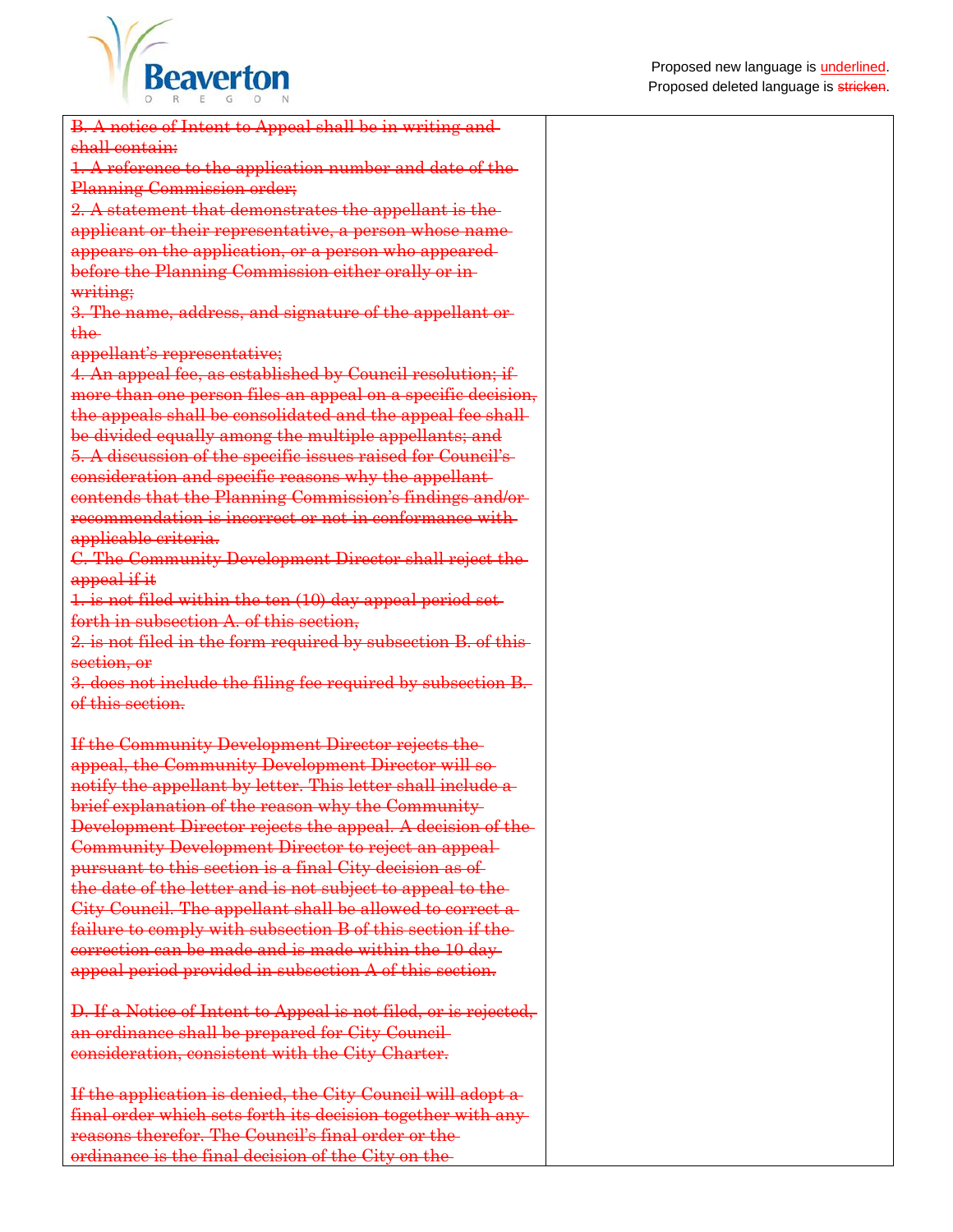

| application. Notice of the decision shall be given as-         |           |
|----------------------------------------------------------------|-----------|
| provided in 1.7.1.                                             |           |
|                                                                |           |
|                                                                |           |
| E. Notwithstanding the provisions of this section, City-       |           |
| Council on its own motion, may order a public hearing-         |           |
| before the City Council at any time prior to adopting a-       |           |
| Council final order or ordinance.                              |           |
| <b>1.7.3 Notice of Appeal Hearing</b>                          | As above. |
|                                                                |           |
| A. Written notice of the appeal hearing before the City-       |           |
| Council will be sent                                           |           |
|                                                                |           |
| 1. by regular mail,                                            |           |
| 2. no later than twenty (20) days prior to the date of the     |           |
| hearing                                                        |           |
| 3. to the appellant, the property owner, the applicant, if     |           |
| different from the appellant, persons whose names appear-      |           |
| on the application, and all persons who previously testified   |           |
| either orally or in writing before the Planning-               |           |
| Commission.                                                    |           |
|                                                                |           |
| <b>B.</b> Notice of the hearing shall:                         |           |
| 1. State the date, time and location of the hearing;           |           |
| 2. State that an appeal has been filed, set forth the name-    |           |
| of the appellant or appellants and contain a brief-            |           |
| description of the reasons for appeal;                         |           |
| 3. Reference the CPA file number or numbers and the            |           |
| appeal number;                                                 |           |
| 4. List the applicable criteria from the Comprehensive         |           |
| Plan by section number that apply to the application at        |           |
| issue                                                          |           |
| 5. State that a copy of the Planning Commission's written-     |           |
|                                                                |           |
| order, the application, all documents and evidence-            |           |
| contained in the record, and the applicable criteria-          |           |
| are available for inspection at no cost at least seven (7)     |           |
| calendar days prior to the hearing and can be provided         |           |
| at reasonable cost including the days, times and location-     |           |
| where available for inspection;                                |           |
| 6. Include the name and phone number of the City staff-        |           |
| person assigned to the application from whom additional-       |           |
| information may be obtained;                                   |           |
| 7. Include a general explanation of the requirements for-      |           |
| submission of testimony and the procedure for conduct of-      |           |
|                                                                |           |
| the hearing; and                                               |           |
| 8. Set forth the street address or other easily understood-    |           |
| geographical reference to the subject property, if             |           |
| applicable.                                                    |           |
| 1.7.4 Preparation of the Record; Staff Report;                 | As above. |
| <b>Transcript</b>                                              |           |
| A. Following receipt of a Notice of Intent to Appeal filed in- |           |
| compliance with 1.7.2., the Community Development-             |           |
| Department Director shall prepare a record for Council-        |           |
| review containing:                                             |           |
|                                                                |           |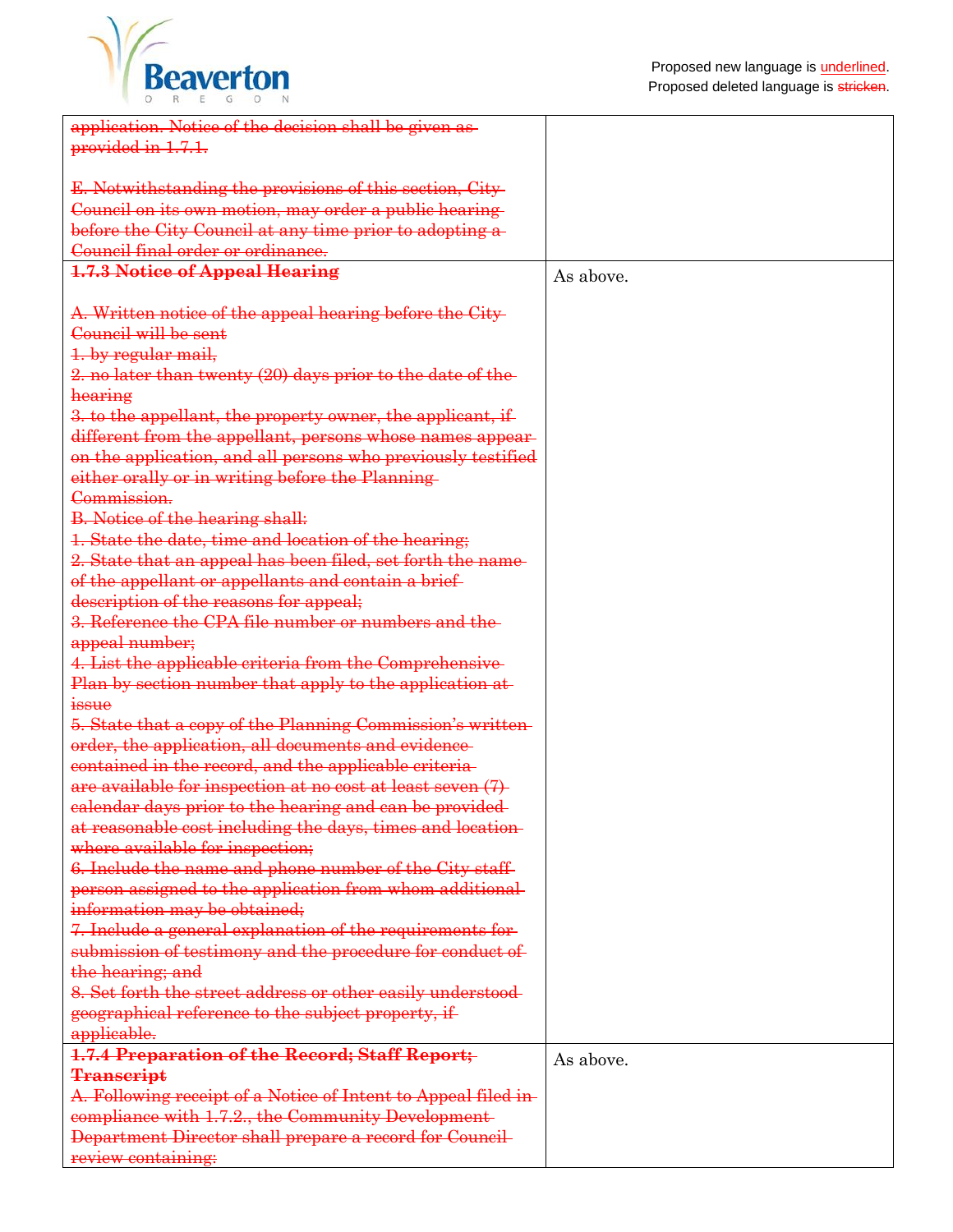

| 1.All staff reports and memoranda prepared regarding-        |           |
|--------------------------------------------------------------|-----------|
| the application that were presented to the Planning-         |           |
| Commission;                                                  |           |
| 2. Minutes of the Planning Commission proceedings at-        |           |
| which the application was considered;                        |           |
| 3. All written testimony and all exhibits, maps documents-   |           |
| or other written materials presented to and or rejected by-  |           |
| the Planning Commission during the proceedings on the-       |           |
| application; and                                             |           |
| 4. the Planning Commission's Final written order.            |           |
| 5. The appellant may request, and the City Council may-      |           |
| allow, a quasi-judicial comprehensive plan amendment-        |           |
| appeal hearing be conducted on the record established at-    |           |
| the Planning Commission public hearing. If such a request    |           |
| is made and granted, a transcript of the Planning-           |           |
| Commission proceeding is required. The appellant shall-      |           |
| remit a fee to cover the cost of the transcript of the-      |           |
| Planning Commission hearing within five (5) calendar-        |           |
|                                                              |           |
| days after the Community Development Director-               |           |
| estimates the cost of the transcript. Within ten (10)-       |           |
| ealendar days of notice of completion of the transcript, the |           |
| appellant shall remit the balance due on the cost of the-    |           |
| transcript. In the event that the Council denies-            |           |
| the request for an on the record appeal hearing, and holds-  |           |
| a de novo hearing, the transcript fee may be refunded. If    |           |
| the transcription fee estimate exceeds the transcription-    |           |
| eost, the balance shall be refunded to the appellant.        |           |
| <b>B. The Community Development Department Director-</b>     |           |
| shall prepare a staff report on the appeal explaining the-   |           |
| basis for the Planning Commission's decision as relates to-  |           |
| the reason for appeal set forth in the Notice of Intent to-  |           |
| Appeal, and such other matters relating to the appeal as-    |           |
| the Director deems appropriate.                              |           |
| 1.7.5 Scope of Review                                        | As above. |
| A. The City Council appeal hearing shall be de novo,         |           |
| which means any new evidence and argument can be-            |           |
| introduced in writing, orally, or both. The City Council-    |           |
| may allow, at the appellant's request, a quasi-judicial-     |           |
| comprehensive plan amendment appeal hearing be-              |           |
| conducted on the record established at the Planning          |           |
| Commission hearing.                                          |           |
| B. The Council may take official notice of and may-          |           |
| consider in determining the matter any material which-       |           |
| may be judicially noticed pursuant to the Oregon Rules of    |           |
| Evidence, ORS 40.060 through 40.090, including an-           |           |
| ordinance, comprehensive plan, resolution, order, written-   |           |
| policy or other enactment of the City.                       |           |
| C. Preliminary Decision.                                     |           |
| At the conclusion of deliberations, the Council shall make-  |           |
| a preliminary oral decision. The Council may affirm,         |           |
| reverse or modify the Planning Commission's order in-        |           |
|                                                              |           |